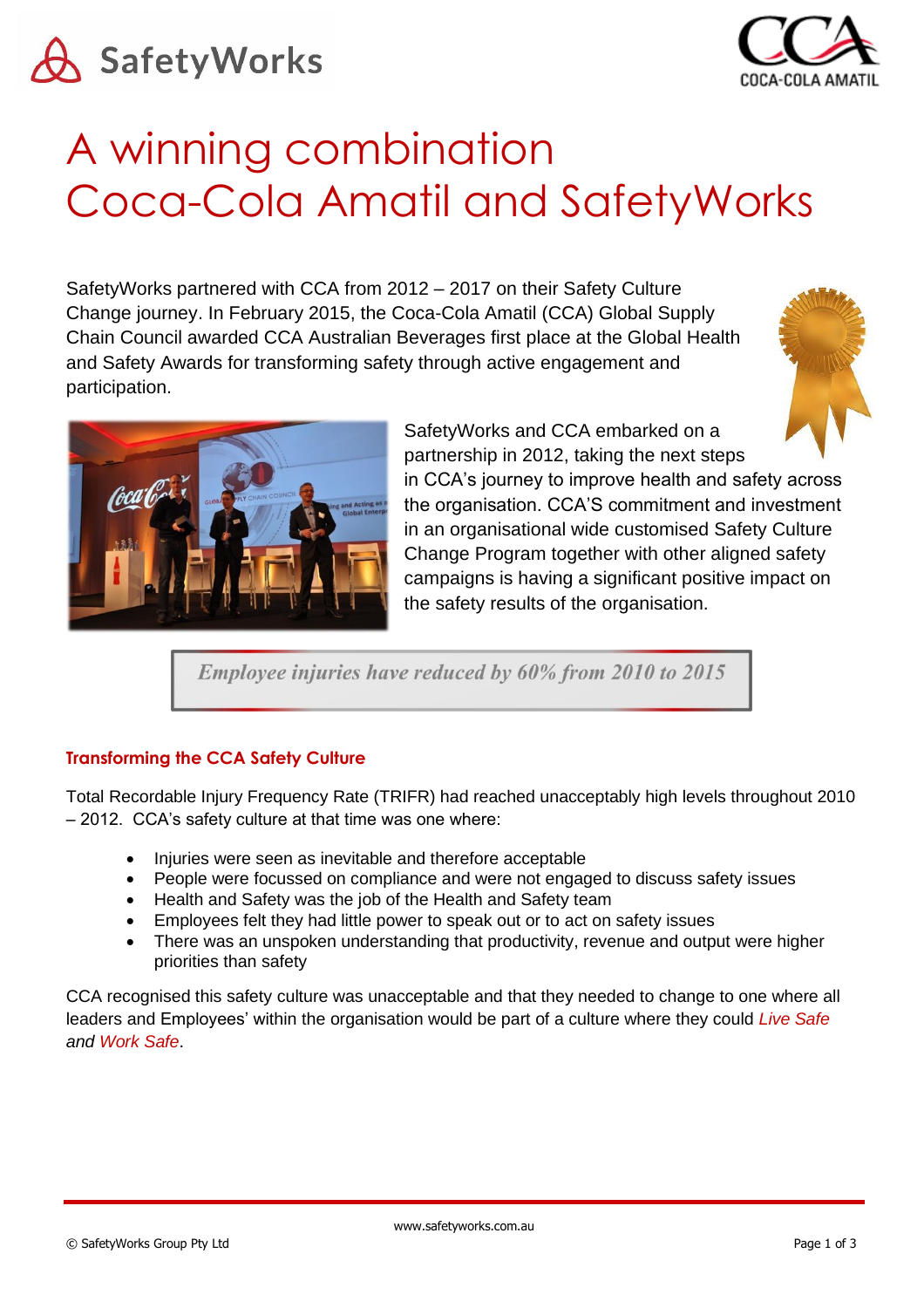# **What did CCA want to achieve?**

# **CCA wanted to create a culture where employees:**

- Consistently and voluntarily demonstrate positive safety behaviours regardless of whether there is supervision, procedures and policy
- Feel empowered and engaged
- Are proactive in preventing injury to themselves and others

They wanted to engage and influence leaders and employees in the safety journey of continuous improvement. To create a culture where safe and healthy behaviours would be increasing and the outcome measures TRIFR, LTI's, injury severity would be decreasing. They recognised that a behavioural approach to safety would support them in this journey.

# **What was done towards changing the safety culture?**

A **decision** was made to **invest** and **commit** to an organisational wide behavioural safety program. Partnering with SafetyWorks to customise and roll out a behavioural Safety Program has been integral to delivering the results that have been achieved. The behavioural safety approach started in 2012 and continues to engage and influence leaders and employees throughout the organisation.

The key to success was embracing the SafetyWorks Behavioural Safety Approach

When asked what they attribute the key to success of the Behavioural Safety Program, CCA stated:

"Using the science of behaviour to demonstrate that reinforcing positive safety behaviour has had more impact than focussing on negatives."

### **Impact**

CCA have described the impact of the Behavioural Safety approach to influencing the Safety Culture:

- The human impact is that we are hurting less of our people
- 60% reduction in employee injuries
- Reductions in Workers Compensation insurance premiums
- Visible increase in engagement with safety and willingness to raise and discuss safety issues
- Safety has become part of the agenda for most meetings across the organisation
- Employee Engagement scores where safety scored over 95% in 2014
- Collaboration to make safety improvements and actively share safety stories and ideas for improvement

# **Today**

During the Period 2016 – 2017 SafetyWorks supported the progressive uplift in capability within the organisation to support ongoing roll out of the program through a targeted train the trainer approach. This enabled the organisation to be self -sustaining, thereby supporting both CCA and SafetyWorks goal for a sustainable shift in the Safety Culture at CCA.